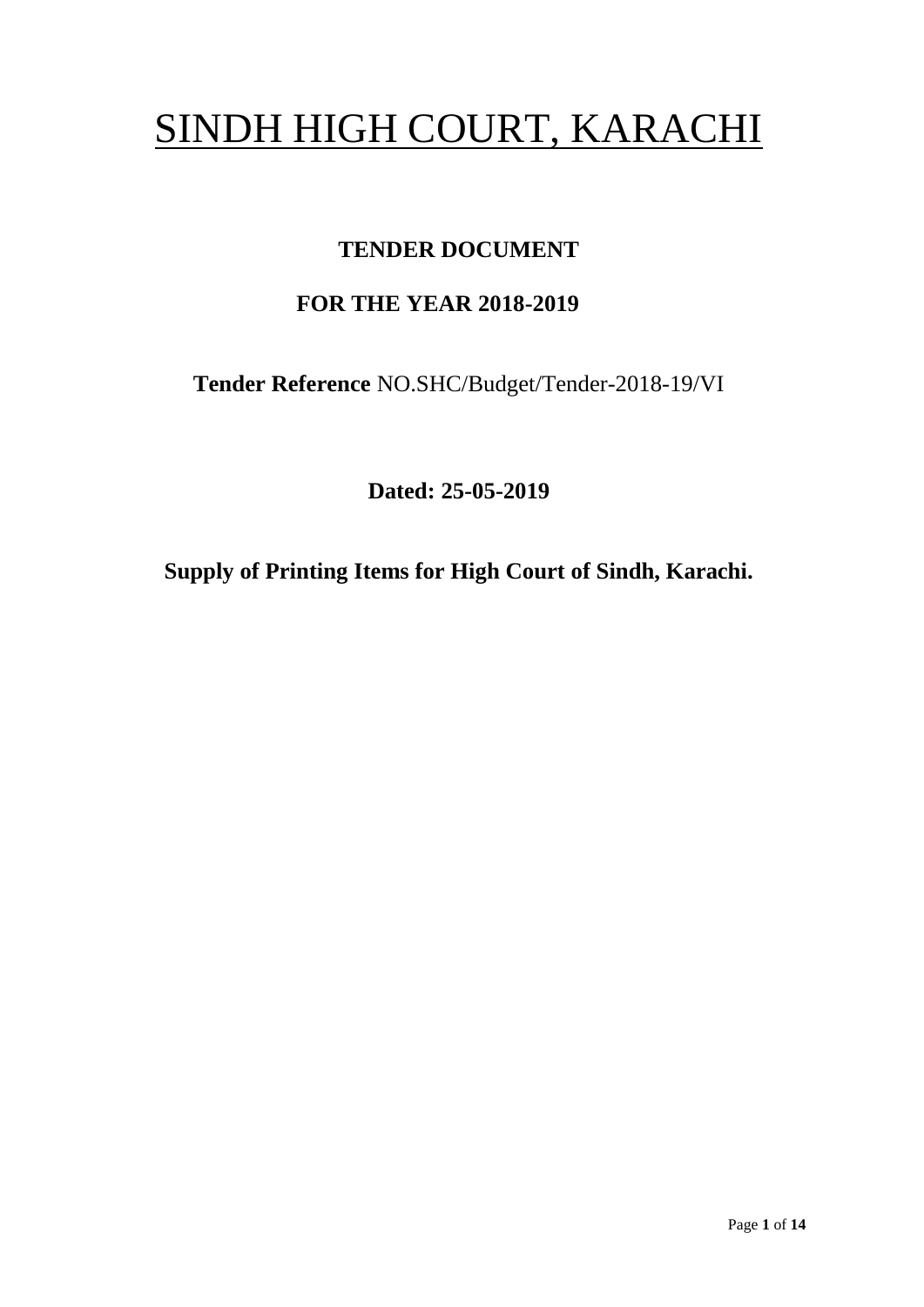### **Contents**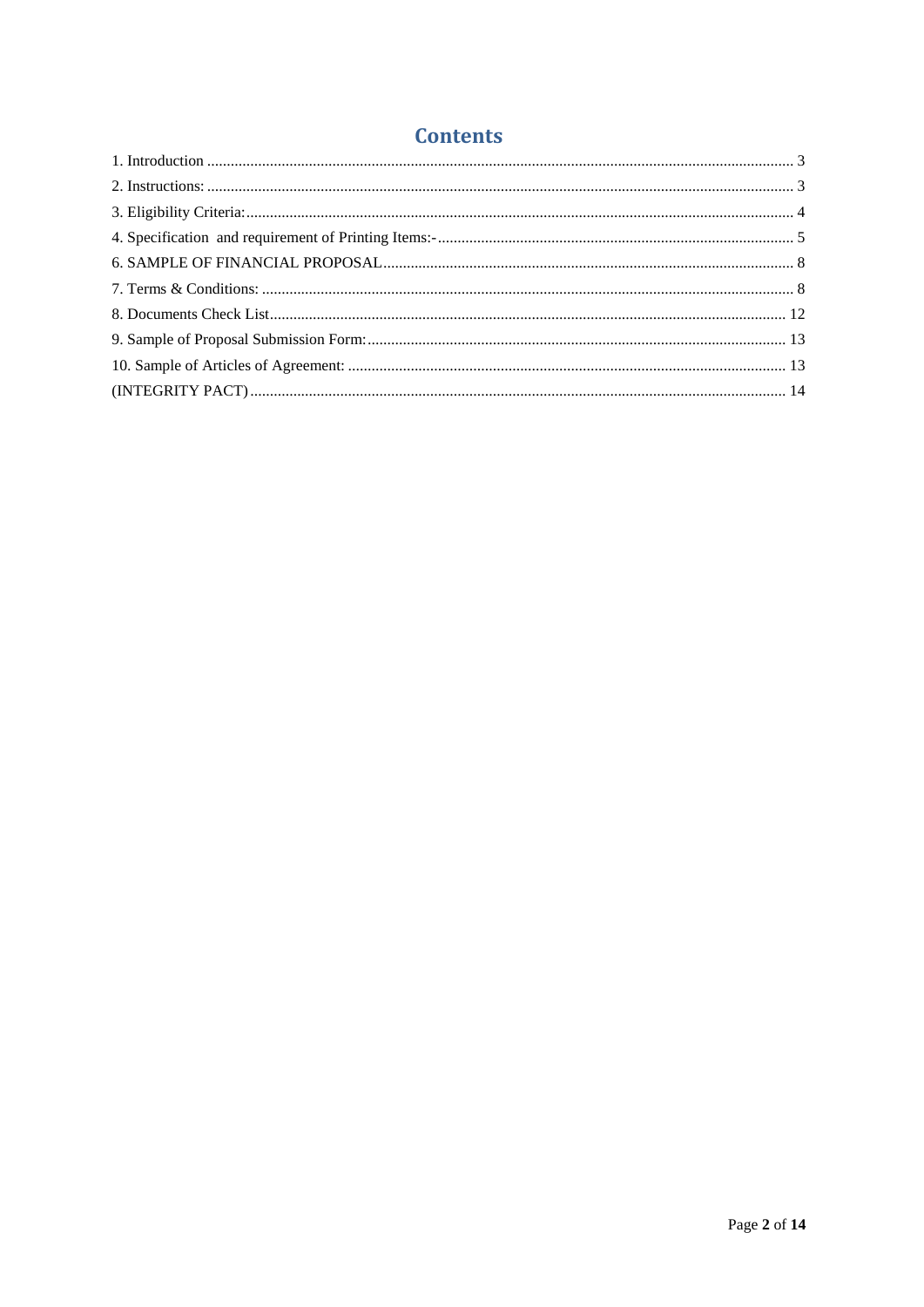#### <span id="page-2-0"></span>**1. Introduction**

Dear Tenderer:

The **SINDH HIGH COURT (SHC)** is the highest judicial institution of the province of [Sindh.](https://en.wikipedia.org/wiki/Sindh) We are interested to purchase **Printing Items for High Court of Sindh, Principal Seat, Karachi, , on ITEM WISE BASIS,** as mentioned in tender document, from your esteemed firm / agency. SHC reserves the right to increase/ decrease the quantities as per requirement in the light of availability of funds, as per rules.

#### <span id="page-2-1"></span>**2. Instructions:**

- (a) The Sindh High Court, Karachi (SHC) expects that aspirant vendors should furnish all the required documents to ensure a transparent and genuine presentation. Therefore, it is necessary to fill in the Tender document meticulously and sign & stamp each and every page. **Moreover, attach required supporting documents according to the requirement**.
- (b) It is of utmost important to fill in the Tender Form in writing in ink or type. Do not leave any column/item blank. **If you want to leave the item/column un-answered please, write "Doesn't Apply/Doesn't Arise**'. If you need more space please attach a paper & clearly mention item/column name or number etc. that referred the column/item of the Tender Form.
- (c) The **last date to submit the Tender Document, separate technical & financial proposals in sealed envelopes is 10<sup>th</sup> June, 2019,** in the Office of the Director General (Finance & Accounts), Sindh High Court, Karachi, as reflected in Tender Notice.
- (d) **Bid Security of 2 % of total quoted amount of all items** will be deposited along with Tender Document in shape of BID SECURITY FORM/ PAY ORDER/ BANK DRAFT as reflected in tender notice.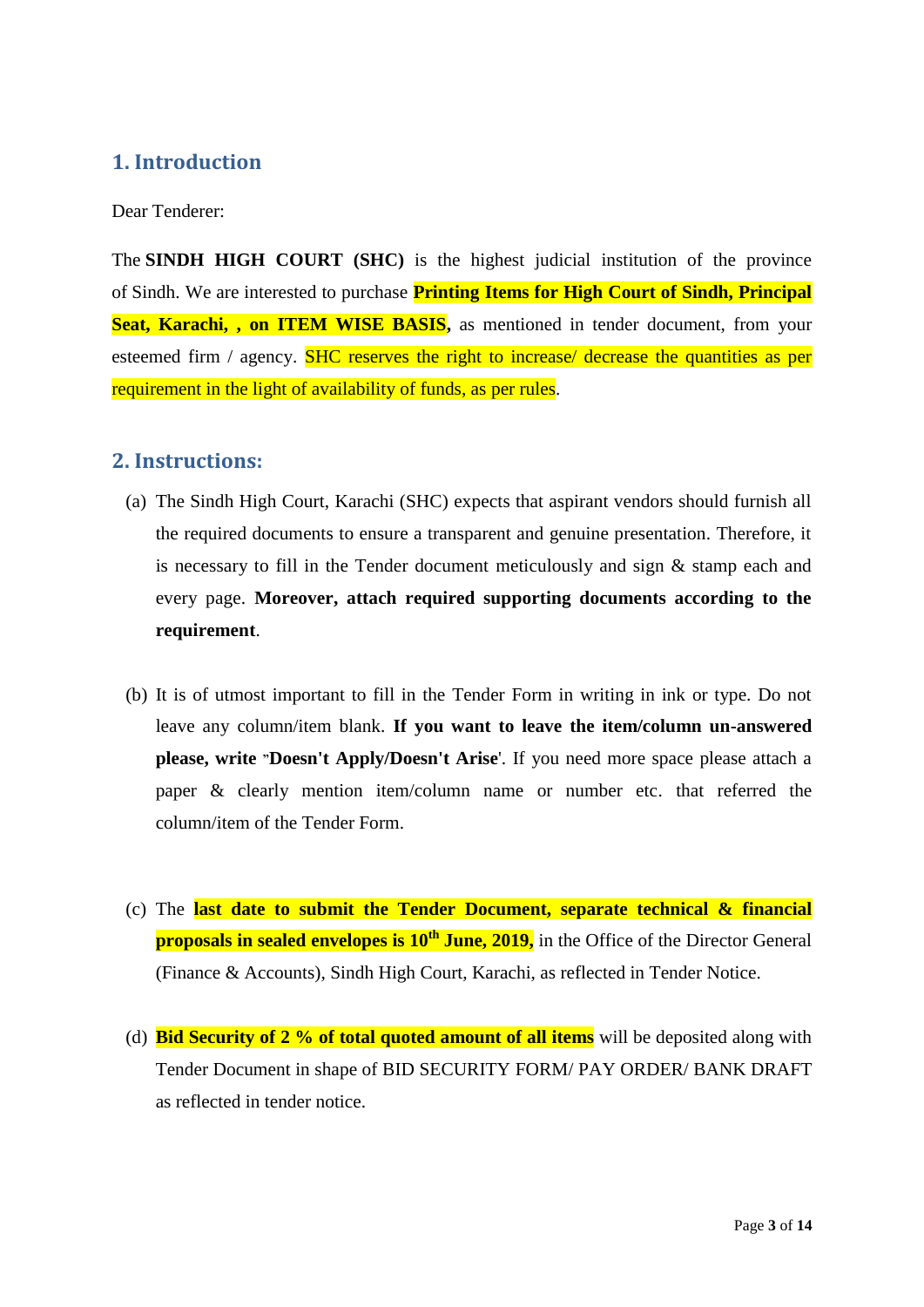# <span id="page-3-0"></span>**3. Eligibility Criteria:**

| S.No.          | <b>Eligibility Criteria</b>                                                                                                                                                                                               | Requirement |
|----------------|---------------------------------------------------------------------------------------------------------------------------------------------------------------------------------------------------------------------------|-------------|
| $\mathbf{1}$   | Profile of company/firm along with relevant documents                                                                                                                                                                     | Mandatory   |
| $\overline{2}$ | Relevant Tax Registration Certificates (copies required)                                                                                                                                                                  | Mandatory   |
| 3              | Copies of at least three $(03)$ purchase orders of similar nature during the<br>last three years along with Completion Certificate for the work completed<br>or any other relevant proof of experience of similar nature. | Mandatory   |
| $\overline{4}$ | Undertaking on judicial stamp paper that firm has never been blacklisted<br>by any government semi government, autonomous and stated owned<br>organization.                                                               | Mandatory   |
| 5              | Average Financial turnover of at least Rs. 0.5 million per annum during<br>the last three years. (financial statement or bank statement or both are<br>required)                                                          | Mandatory   |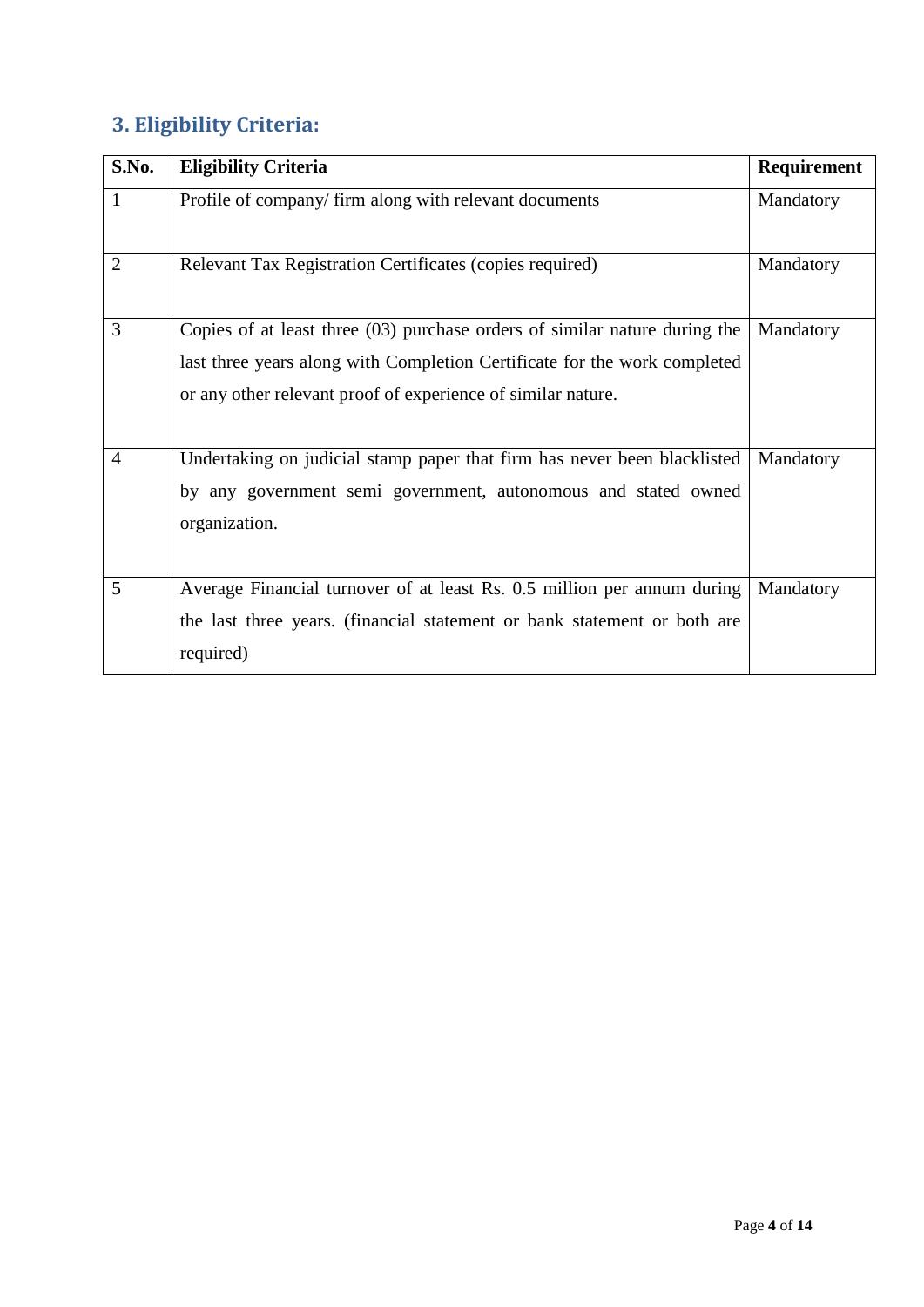# <span id="page-4-0"></span>**4. Specification and requirement of Printing Items:-**

| Sr.<br>Nos.  | <b>ITEM NAME</b>                                     | <b>SPECIFICATION OF PRINTING</b><br><b>ARTICALES' DETAILS</b>                                                                               |        | <b>REQUIRED</b><br><b>QUANTITY</b> |
|--------------|------------------------------------------------------|---------------------------------------------------------------------------------------------------------------------------------------------|--------|------------------------------------|
| $\mathbf{1}$ | $\overline{2}$                                       | 3                                                                                                                                           |        | $\overline{\mathbf{4}}$            |
| 01           | <b>BAILIFF REPORT</b><br><b>PERFORMA</b>             | 55 GRAMS, ON<br><b>DUPLICATING PAPER</b><br>(PRINT AS PER<br>PRESCRIBED SPECIMEN<br>& SAMPLE)                                               | 60000  | <b>Sheets</b>                      |
| 02           | <b>DIARY SHEET</b>                                   | 55 GRAMS ON<br><b>DUPLICATING PAPER</b><br>PRINT AS PER<br>PRESCRIBED SPECIMEN                                                              | 150000 | <b>Sheets</b>                      |
| 03           | <b>FILE COVER</b><br>(DUPLEX)<br><b>CONFIDENTIAL</b> | 250+250 GRAMS PASTED<br>(DUPLEX) SIZE: $13\frac{1}{2}X$<br>11" WITH eyelet LARGE<br><b>SIZE</b>                                             | 1200   | File<br>covers                     |
| 04           | <b>FILE COVER</b><br>(DUPLEX)<br><b>DEVLOPMENT</b>   | 250+250 GRAMS SIZE:<br>$10\frac{1}{2}$ " X $14\frac{1}{4}$ " WITH<br><b>EYELID LARGE SIZE</b>                                               | 1200   | File<br>covers                     |
| 05           | <b>FILE COVER</b><br>(DUPLEX)<br><b>GAZETTE</b>      | 250+250 GRAMS SIZE:<br>$10\frac{1}{2}$ X $14\frac{1}{2}$ CLOSED<br>WITH TWO EYELID<br><b>LARGE SIZE</b>                                     | 1500   | File<br>covers                     |
| 06           | <b>FILE COVER</b><br>(BLUE)                          | <b>300 GRAMS BOX BOARD</b><br><b>SIZE: 14 ¼ X 10 CLOSED</b><br><b>SIZE PRINT AS PER</b><br>PRESCRIBED SPECIMEN<br>& SAMPLE)                 | 15000  | File<br>covers                     |
| 07           | FILE COVER (MIT)                                     | $- DO -$                                                                                                                                    | 10000  | File<br>covers                     |
| 08           | <b>FILE COVER</b><br>(DUPLEX) ADMIN                  | 250+250 GRAMS PASTED<br>(DUPLEX) SIZE: $10\frac{1}{2}$ " X<br>14½" CLOSE WITH 4<br>EYELID (PRINT AS PER<br>PRESCRIBED SPECIMEN<br>& SAMPLE) | 1500   | File<br>covers                     |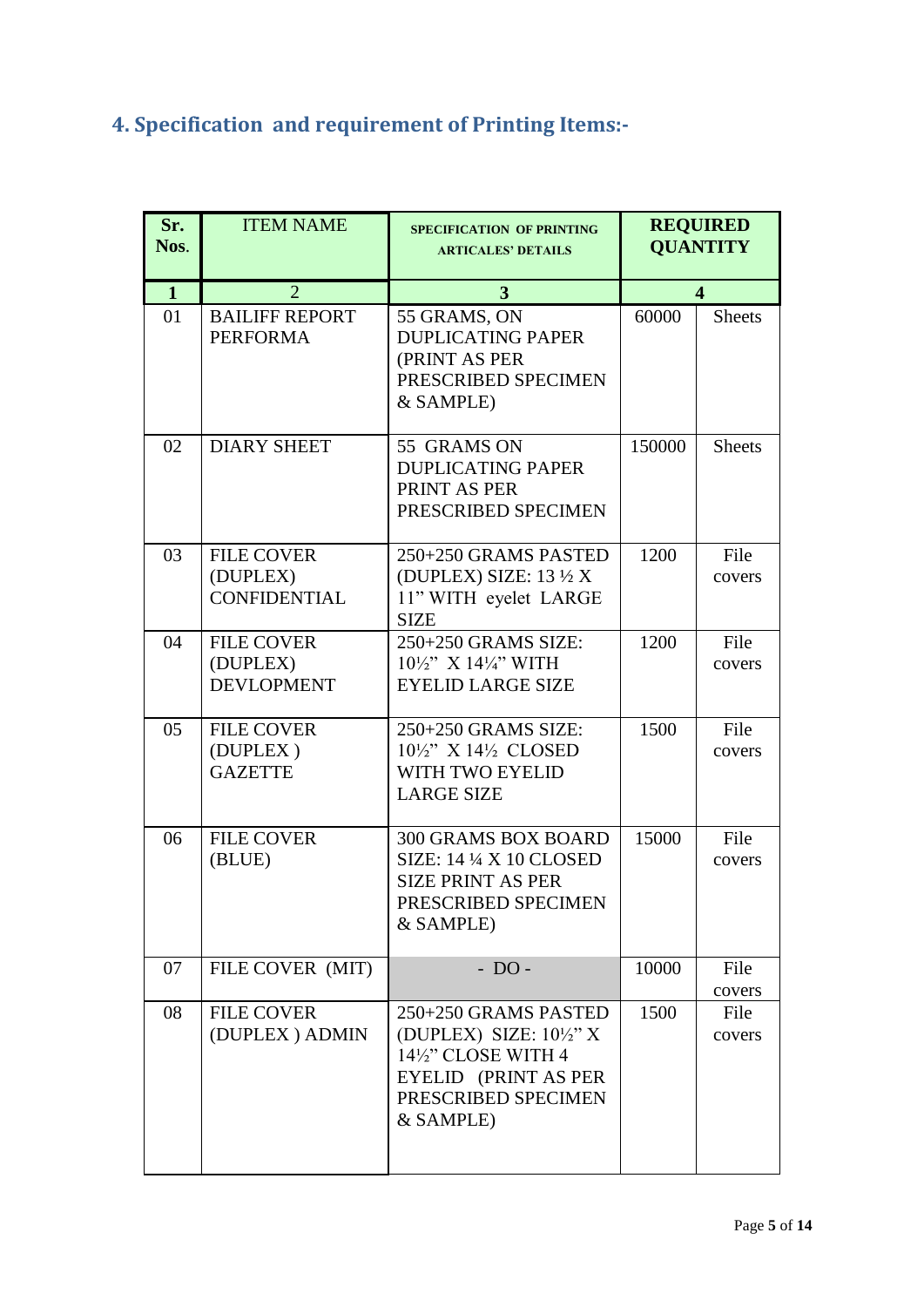| 09<br>10 | FILE COVER (TAX)<br><b>ASH WHITE</b><br><b>FILE COVER</b> | <b>400 GRAMS DUPLEX</b><br><b>BOX BOARD IN (2 PCS</b><br>SET) SIZE: 8 3/4 X 13 3/4<br>PRINT AS PER<br>PRESCRIBED SPECIMEN<br>& SAMPLE<br><b>400 GRAMS DUPLEX</b>                                            | 10000<br>1500 | File<br>covers<br>File |
|----------|-----------------------------------------------------------|-------------------------------------------------------------------------------------------------------------------------------------------------------------------------------------------------------------|---------------|------------------------|
|          | (JUDICIAL)<br><b>MISSING PERSON</b>                       | <b>BOX BOARD IN (2 PCS</b><br>SET) SIZE: 8 3/4 X 13 3/4<br>PRINT AS PER<br>PRESCRIBED SPECIMEN<br>& SAMPLE                                                                                                  |               | covers                 |
| 11       | <b>FILE COVER</b><br>(PACKKA)                             | 1750 X 2 GRAMS SIZE: 9"<br>X 131/2" WITH 4 EYELIDS<br>PRINT AS PER<br>PRESCRIBED SPECIMEN<br>& SAMPLE)                                                                                                      | 500           | File<br>covers         |
| 12       | <b>FILE COVER</b><br>(JUDICIAL) COLOR:<br><b>RED</b>      | 400 GRAMS (DUPLEX)<br><b>BOX BOARD IN 2 PCS</b><br>SET size: 8 3/4 x 133/4<br>(PRINTED AS PER<br>PRESCRIBED SPECIMEN<br>AND SAMPLE)                                                                         | 5000          | File<br>covers         |
| 13       | <b>FILE COVER</b><br>(JUDICIAL)<br><b>YELLOW</b>          | <b>400 GRAMS DUPLEX</b><br><b>BOX BOARD IN PCS SET</b><br>$2(8\frac{3}{4}$ " X $13\frac{3}{4}$ ")<br>PRINT AS PER<br>PRESCRIBED SPECIMEN<br>& SAMPLE)                                                       | 50000         | File<br>covers         |
| 14       | <b>INSTITUTION</b><br><b>REGISTER</b>                     | <b>80 GRAMS OIFFSET</b><br>PAPER COTAINING 400<br>PAGES SIZE: $19\frac{1}{2}$ " X<br>$14\frac{1}{2}$<br>(PRINT AS PER<br><b>PRESCRIBED</b><br><b>SPECIMENS) WITH</b><br><b>HARD BOARD 48 OZ</b><br>BINDING. | 200           | Register               |
| 15       | <b>INWARD REGISTER</b>                                    | <b>80 GRAMS OFFSET</b><br>PAPER CONTAINING 400<br>PAGES SIZE: 16" X 81/2"<br>(PRINT AS PER<br>PRESCRIBED SPECIMEN<br>& SAMPLE)                                                                              | 60            | Inward                 |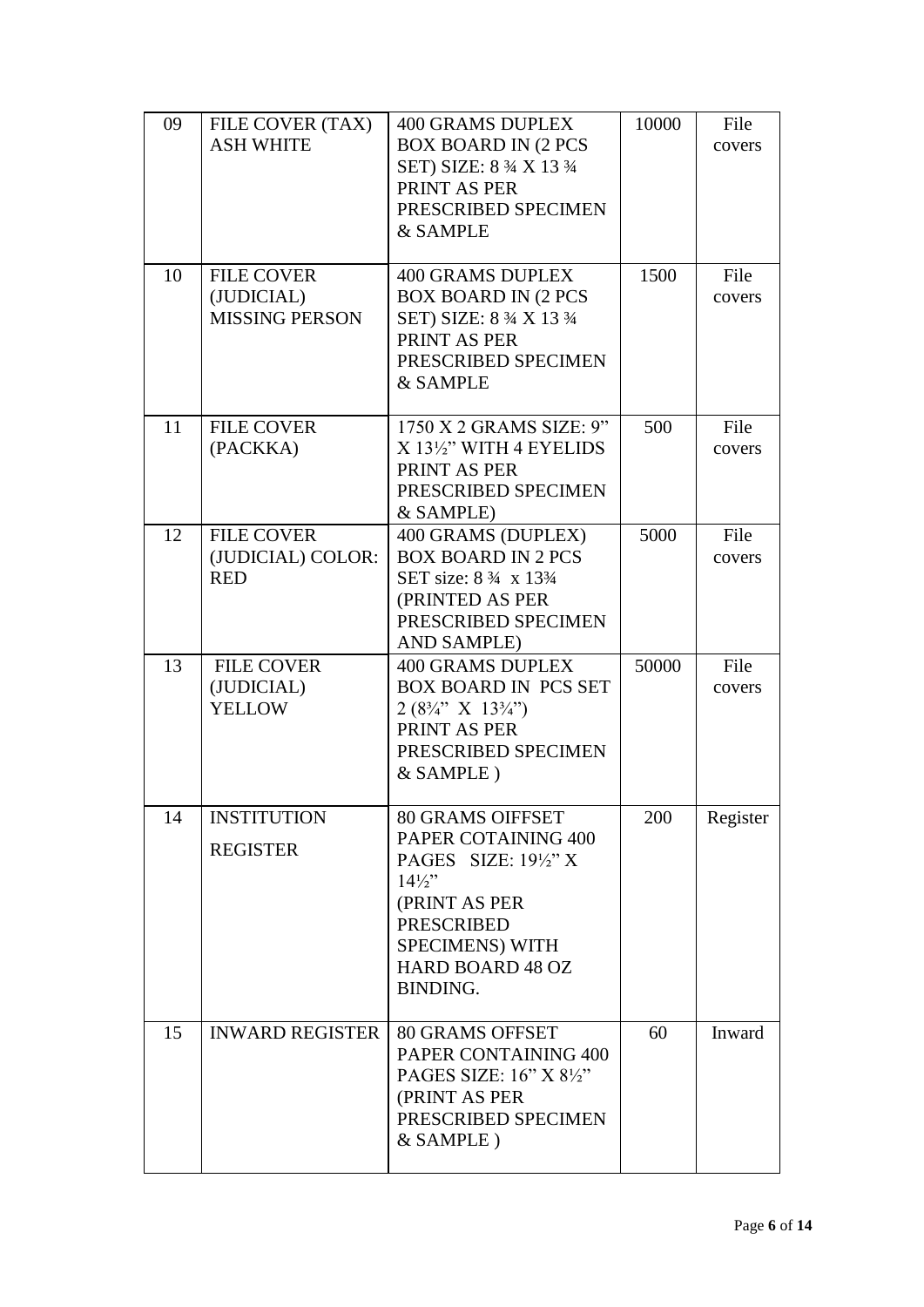| 16 | <b>JUDGES NOTE</b><br><b>BOOK</b> | 95 GRAMS ON LEDGER<br>PAPER, CONTAINING<br>500 SR. NUMBERS<br>SIZE: $(11\frac{1}{4}$ " X $8\frac{1}{2}$ ")<br><b>HARD STITCH LEATHER</b><br>BINDING, COVER 32 OZ<br>(BOARD).<br>(PRINT AS PER<br>PRESCRIBED SPECIMEN<br>& SAMPLE)                                                                    | 50     | <b>Book</b>      |
|----|-----------------------------------|------------------------------------------------------------------------------------------------------------------------------------------------------------------------------------------------------------------------------------------------------------------------------------------------------|--------|------------------|
| 17 | <b>MUSTER ROLL</b>                | <b>GRAMS</b><br>90<br><b>OFFSET</b><br><b>PAPER</b><br><b>IMPORTED</b><br><b>CONTAINING 50 PAGES</b><br><b>COMPLETE 4 COLOURS</b><br><b>PRINTED</b><br><b>TITLE</b><br>ON.<br><b>COVER WITH HARD 32</b><br><b>OZ BOARD BINDING</b><br>(PRINT<br>AS<br><b>PER</b><br>PRESCRIBED SPECIMEN<br>& SAMPLE) | 50     | Roll             |
| 18 | <b>ORDER SHEET</b>                | 75 GRAMS SIZE: 13 1/2 X 8<br>1/2 (OFFSET PAPER<br>IMPORTED)<br>(PRINT AS PER<br>PRESCRIBED SPECIMEN<br>& SAMPLE)                                                                                                                                                                                     | 100000 | <b>Sheets</b>    |
| 19 | <b>OUTWARD</b><br><b>REGISTER</b> | <b>80 GRAMS OFFSET</b><br>PAPER CONTAINING 400<br>PAGES SIZE:16" X 81/2"<br>(AS PER PRESCRIBED<br>SPECIMEN & SAMPLE)                                                                                                                                                                                 | 60     | $I-$<br>Register |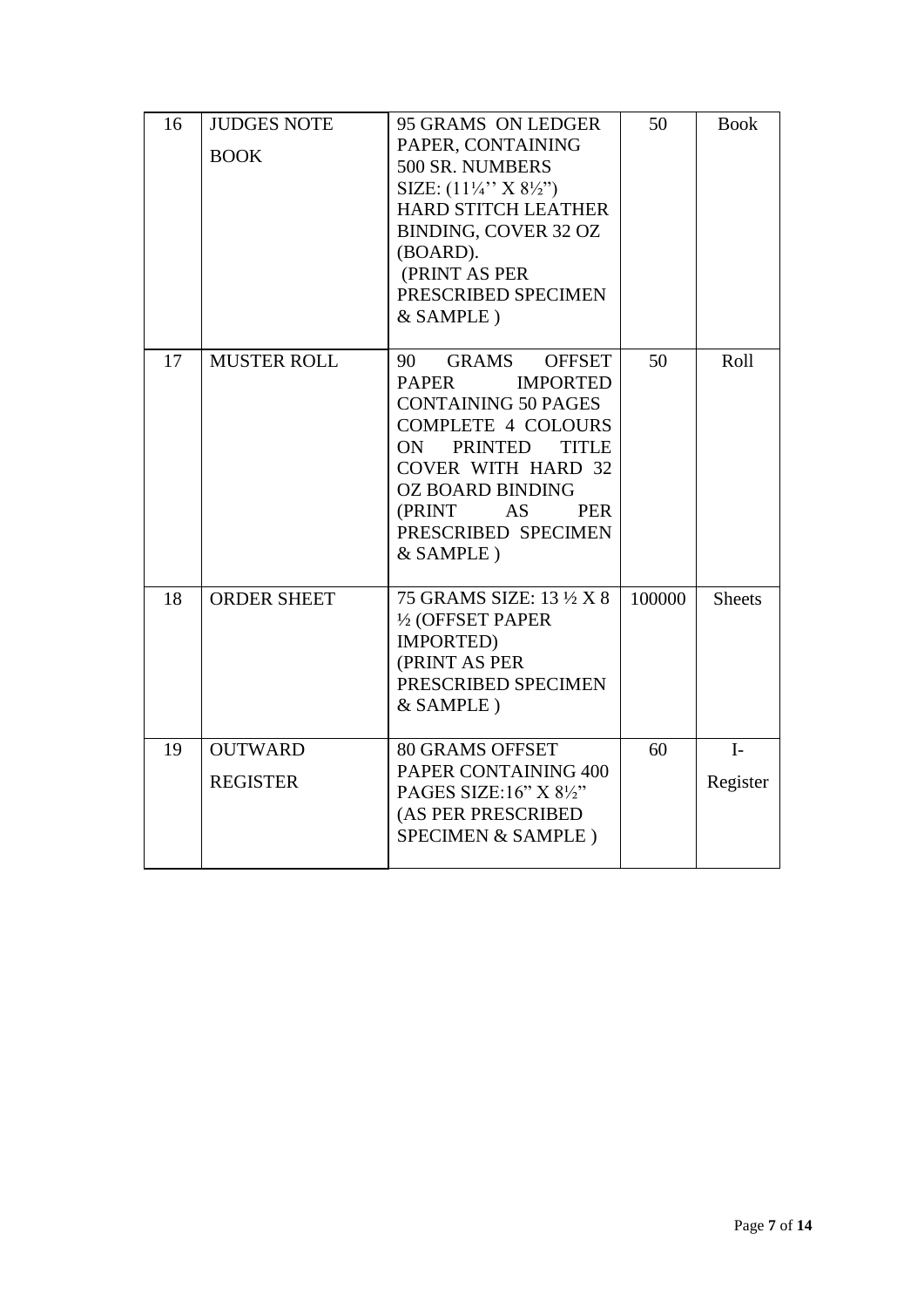#### <span id="page-7-0"></span>**6. SAMPLE OF FINANCIAL PROPOSAL**

Bidders are advised to submit separate financial proposal of each item. Bidders can apply for one and/ or more and/ or all Items. Bid Security may be submitted for 2% of total amount of all quoted items.

| <b>Name of Items</b> | Unit Price without Quantity | <b>Amount Rs.</b> |
|----------------------|-----------------------------|-------------------|
|                      | <b>GST Rs.</b>              |                   |
|                      |                             |                   |
|                      |                             |                   |
|                      |                             |                   |

#### <span id="page-7-1"></span>**7. Terms & Conditions:**

- 1. **Bidding Method**: Single Stage-One Envelope method will be adopted for bidding process as per SPPRA Rules.
- 2. **Validity Period:** The procurement contract will be awarded within bid **validity period i.e. 90 days** as per SPRRA Rules.
- 3. **Receiving/Acceptance of Purchase Order:** The vendor will sign the copy of the Purchase Order as acknowledgement.
- 4. **Time of Delivery of Good:** The delivery should be made by the supplier at the store of High Court of Sindh, Principal Seat, Karachi, as per purchase order.
- 5. **Delayed Delivery:** 1% penalty of the total amount will be imposed per day for which the company/firm/agency failed to deliver within the delivery/execution period.
- 6. **Inspection:** Physical inspection will be carried out by the Store Supervisor of this Court. Ordered material is subject to final inspection at the time of delivery.
- 7. **Quantity Delivered:** Competent Authority reserves the right to increase/decrease the quantity as per requirement and availability of funds, as per rules.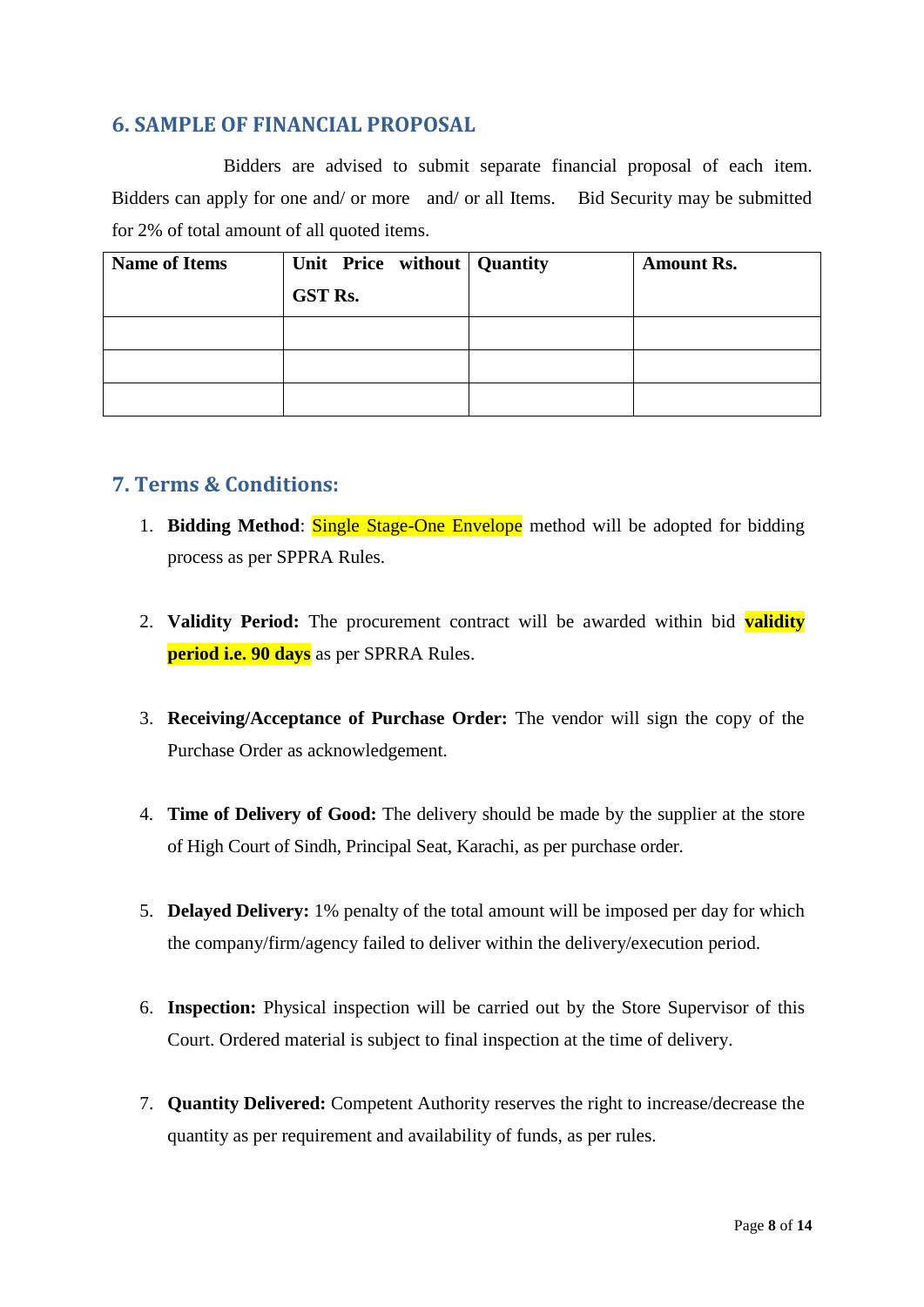- 8. **Payment Term:** Payment shall not be made in advance and against partial deliveries.
- 9. **Condition of Goods**: All items must meet in all respects with the specifications & conditions of the Order and must be in good condition & conform to the best industrial quality standards; otherwise they will be liable to be rejected as per rules.
- 10. **Rejection of Goods:** We reserve the right to cancel any or all the items if material is not in accordance with our specification or if the delivery is delayed.
- 11. **Disclosure of Confidential Script/Material:** All rights reserve with the SHC and no information either in written/electronic media/copying form should be disseminated without the permission of the authority.
- 12. **Bid Security:** All bids must be accompanied by an earnest money/ security of **2% of total bid amount**. The bid security of unsuccessful bidder will be released by SHC after award of work or after expiry of bid validity period as per rules whereas the bid security money of successful bidder will be released after completion of work/ or submission of performance security.
- 13. **Resolution of Differences:** In case of any difference or dispute arises between the parties, the same shall be dealt with as per rules.
- 14. **Rules, Regulations & Policies:** All rules, regulations and policies will be governed in accordance to the SPPRA.
- 15. **Rights:** SHC reserve the right to accept or reject any or all tender(s) or terminate proceedings at any stage in accordance to the rules & regulations framed by SPPRA.
- 16. **Mistakes in Calculation:** The contractor/ supplier will be liable for any mistakes in calculation of price/ rate and amount and shall be liable to suffer the loss arises at any stage of contract, due to mistakes in calculation or tax rates.
- 17. **Government tax(es), levi(es) and charges(s)**: All Government taxes (including Income tax and stamp duty), levies and charges will be charged as per applicable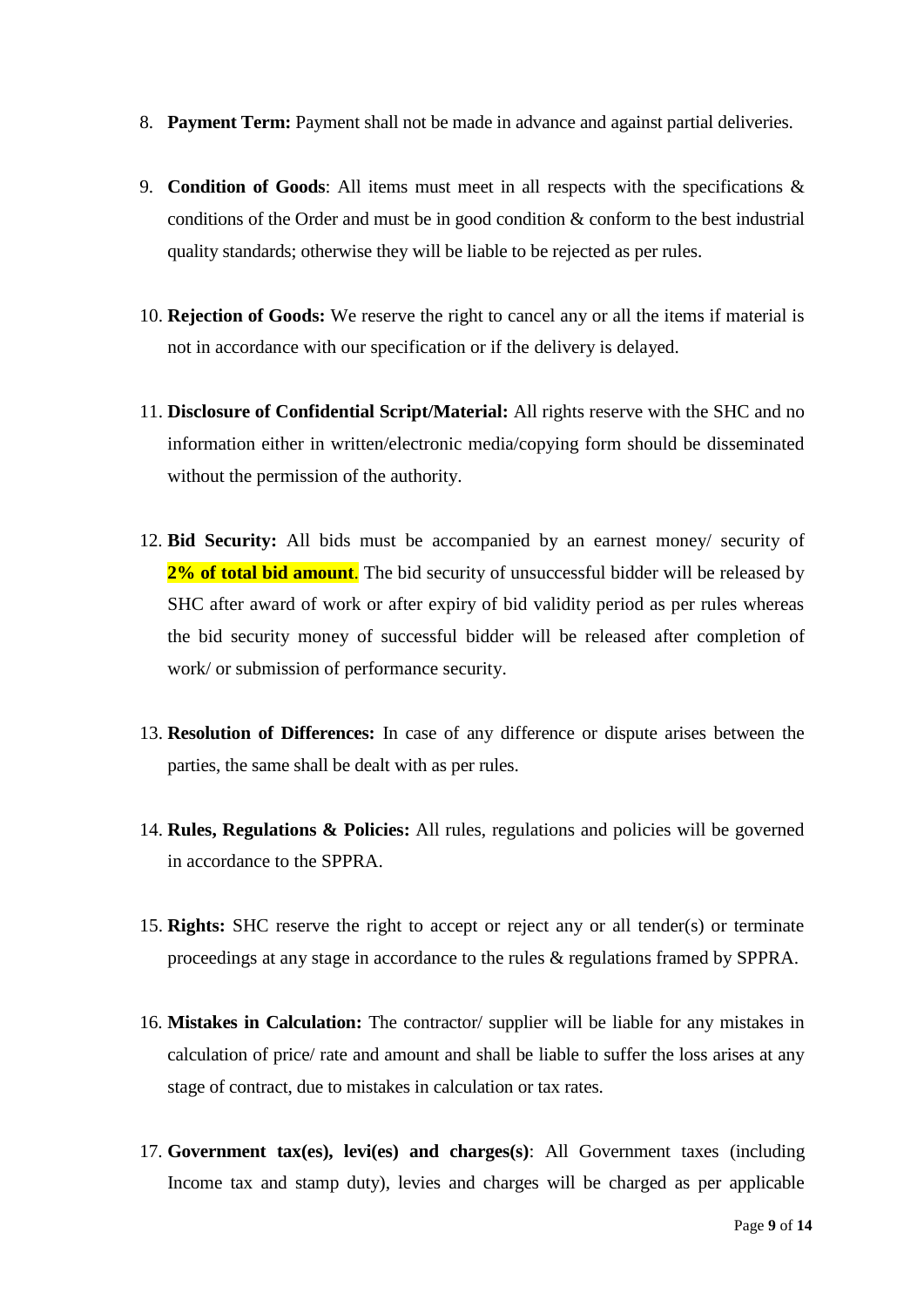rates / denomination of Purchase / Work Order.

- 18. **Stamp Duty**: Stamp duty will be levied as per rules.
- 19. **Other**: SSPRA Rules will be followed for all other terms and conditions not specified/ mentioned/ ambiguous in this tender document. Kindly read SPPRA Rules available on [www.spprasindh.gov.pk](http://www.spprasindh.gov.pk/) for further details.

It is hereby certified that the terms and conditions have been read, agreed upon and signed.

| Name:               |  |
|---------------------|--|
|                     |  |
| <b>Designation:</b> |  |
|                     |  |
| Signature & stamp   |  |
|                     |  |
| <b>Cell No</b>      |  |
|                     |  |

It is hereby certified that the terms and conditions have been read, agreed upon and signed.

| M/s.                       |  |
|----------------------------|--|
|                            |  |
| Year of Establishment      |  |
| Name of contact Person     |  |
|                            |  |
| Address                    |  |
|                            |  |
|                            |  |
| Sales Tax Registration No. |  |
|                            |  |
| National Tax No.           |  |
|                            |  |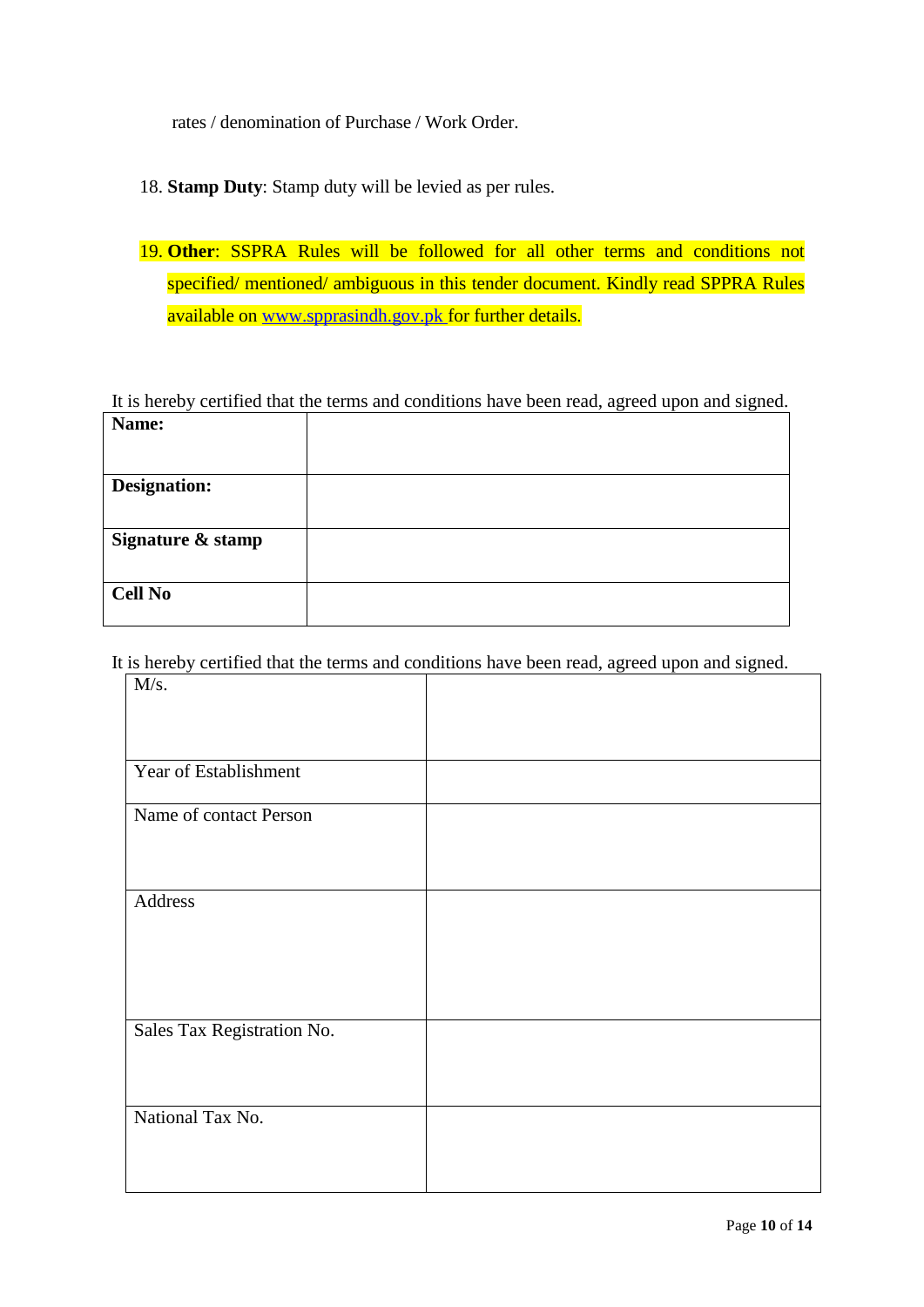| Mobile No.                |  |
|---------------------------|--|
|                           |  |
|                           |  |
| Telephone No.             |  |
|                           |  |
|                           |  |
| Fax No.                   |  |
|                           |  |
|                           |  |
| E-mail                    |  |
|                           |  |
|                           |  |
| Banker's Name and Contact |  |
| Details                   |  |
|                           |  |
|                           |  |
|                           |  |

**Stamp & Signature**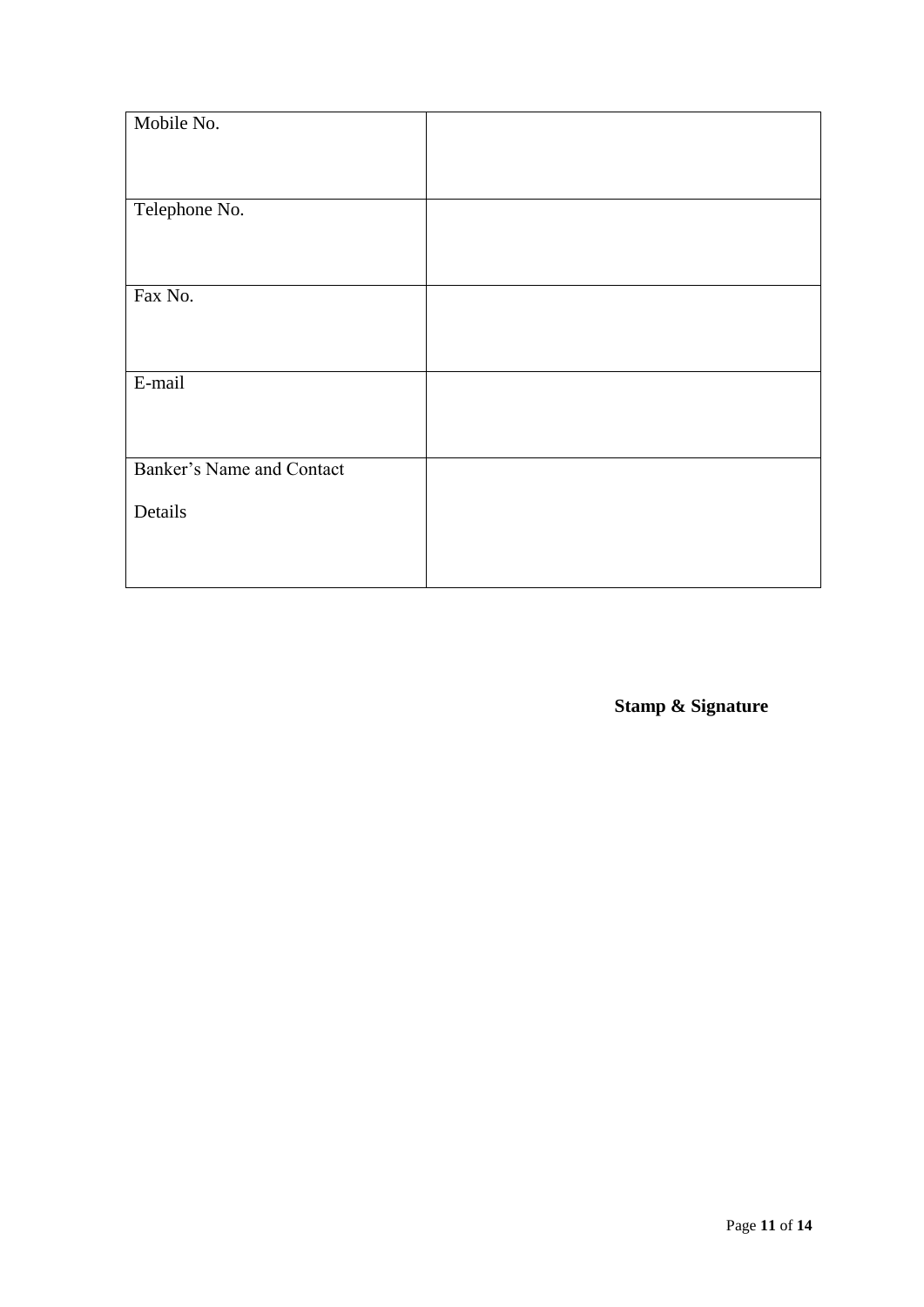### <span id="page-11-0"></span>**8. Documents Check List**

| S.No           | <b>Description</b>                                     | Yes/No |
|----------------|--------------------------------------------------------|--------|
| $\mathbf{1}$   | <b>Company Profile</b>                                 |        |
| $\overline{2}$ | Copies of relevant Tax Registration                    |        |
| $\overline{3}$ | <b>Copies of Purchase Orders</b>                       |        |
| $\overline{4}$ | Undertaking on judicial stamp paper                    |        |
| 5              | Financial Statements / Bank Statements                 |        |
| 6              | <b>Bid Security</b>                                    |        |
| $\overline{7}$ | Samples have been inspected at the store of Sindh High |        |
|                | Court                                                  |        |

All the above mentioned documents/ requirements have been furnished.

| Name:             |  |
|-------------------|--|
|                   |  |
|                   |  |
| Designation:      |  |
|                   |  |
|                   |  |
| Signature & stamp |  |
|                   |  |
|                   |  |
|                   |  |
| <b>Cell No</b>    |  |
|                   |  |
|                   |  |
|                   |  |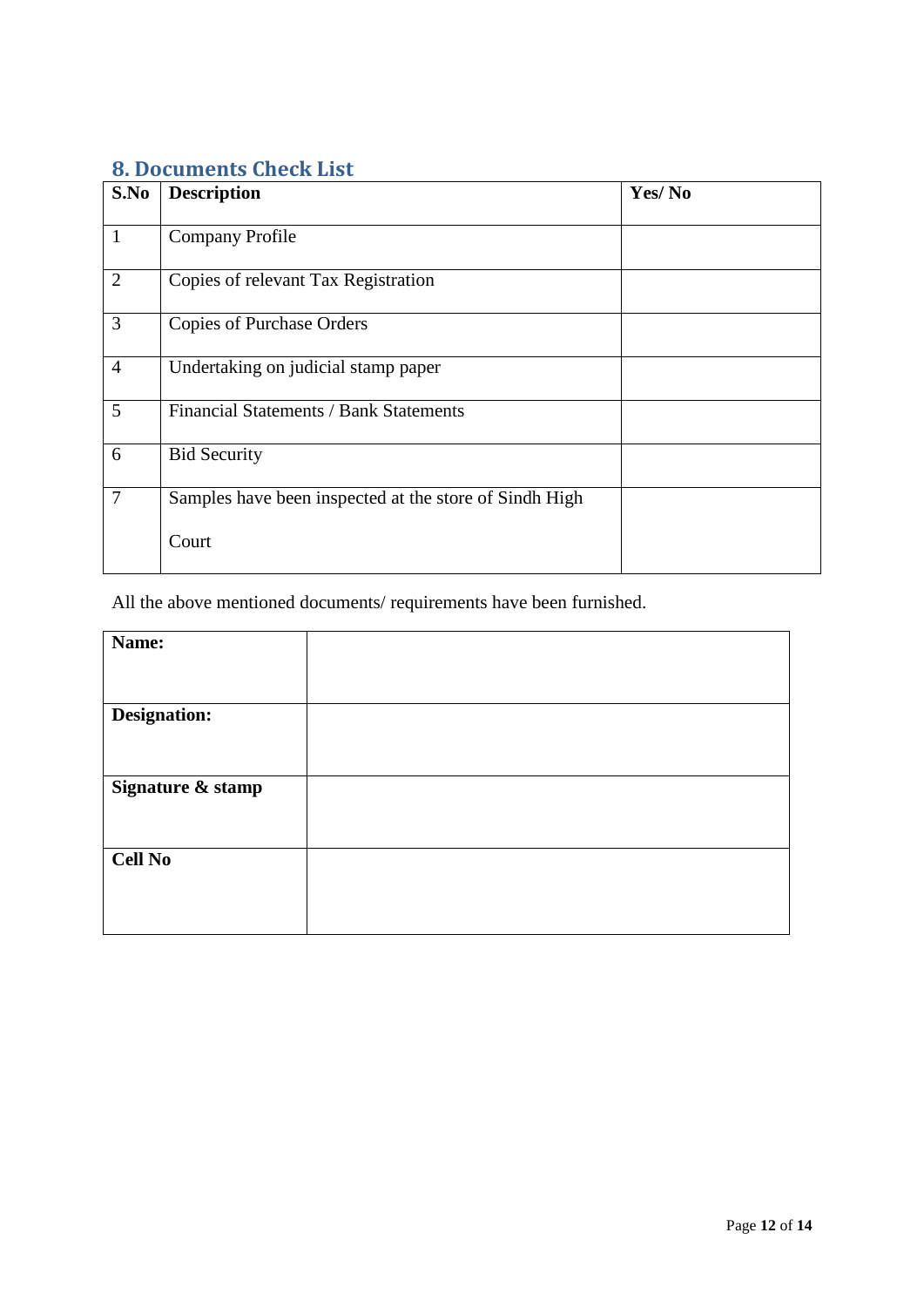#### <span id="page-12-0"></span>**9. Sample of Proposal Submission Form:**

To be printed on the letter head of firm.

Tender Reference No. 2008 and the Dated

Name of Contract:

The Learned Registrar, Sindh High Court, Karachi.

Dear Sir,

We, the undersigned, offer to provide our services for "\_\_\_\_\_\_\_\_\_\_\_\_\_\_\_\_\_", as a Bid, sealed in an envelope.

We understand you are not bound to accept any Proposal you receive and reserves the right to accept or reject any offer and to annul the bidding process and reject all proposals without assigning any reason or having to owe any explanation whatsoever.

The decision of Purchase Committee shall be final and cannot be challenged on any ground at any forum and the Purchase Committee will not be liable for any loss or damage to any party acting in reliance thereon.

Sincerely,

Name Designation, Name of Company Dated:

#### <span id="page-12-1"></span>**10. Sample of Articles of Agreement:**

**This Agreement** made this day of 2019, by and between the Sindh High Court, Karachi, Sindh, including his successors in office and Assignees / Agents, acting through the learned Registrar, hereinafter called the "**SHC**", of the one part,

**And** M/s 100 and M/s 200 and M/s 200 and  $\frac{M}{s}$  at  $\frac{M}{s}$ hereinafter called the "**Contractor**" which expression shall include their successors, legal representatives of the second part.

Whereas the **SHC** requires supply of **\_\_\_\_\_\_\_\_\_\_\_\_\_\_\_\_\_\_\_\_\_\_\_\_\_\_\_\_\_\_\_\_** and whereas the **Contractor** has agreed to supply, the said items valued at **Rs.\_\_\_\_\_\_\_\_\_\_\_\_\_** and words (\_\_\_\_\_\_\_\_\_\_\_\_\_\_\_\_\_\_\_\_\_\_\_\_\_\_\_\_\_\_\_\_\_\_\_\_\_\_\_) as per Purchase Orders, subject to the terms and conditions set forth, hereinafter, which have been accepted by the **Contractor**.

#### **Now this Agreement witnesses as follows:**

- 1. In this agreement words and expressions shall have the same meanings as are respectively assigned to them in the **Conditions of Contract** hereinafter referred to.
- 2. The following documents which, for the purpose of identification, have been signed by \_\_\_\_\_\_\_\_\_\_\_\_\_\_\_\_\_\_\_\_\_\_\_\_\_\_ on behalf of the **Contractor,** and by the learned Registrar on behalf of the **SHC**, all of (name and designation of the authorized person)

Which shall be deemed to form and be read and construed as a part of this **Agreement** viz.